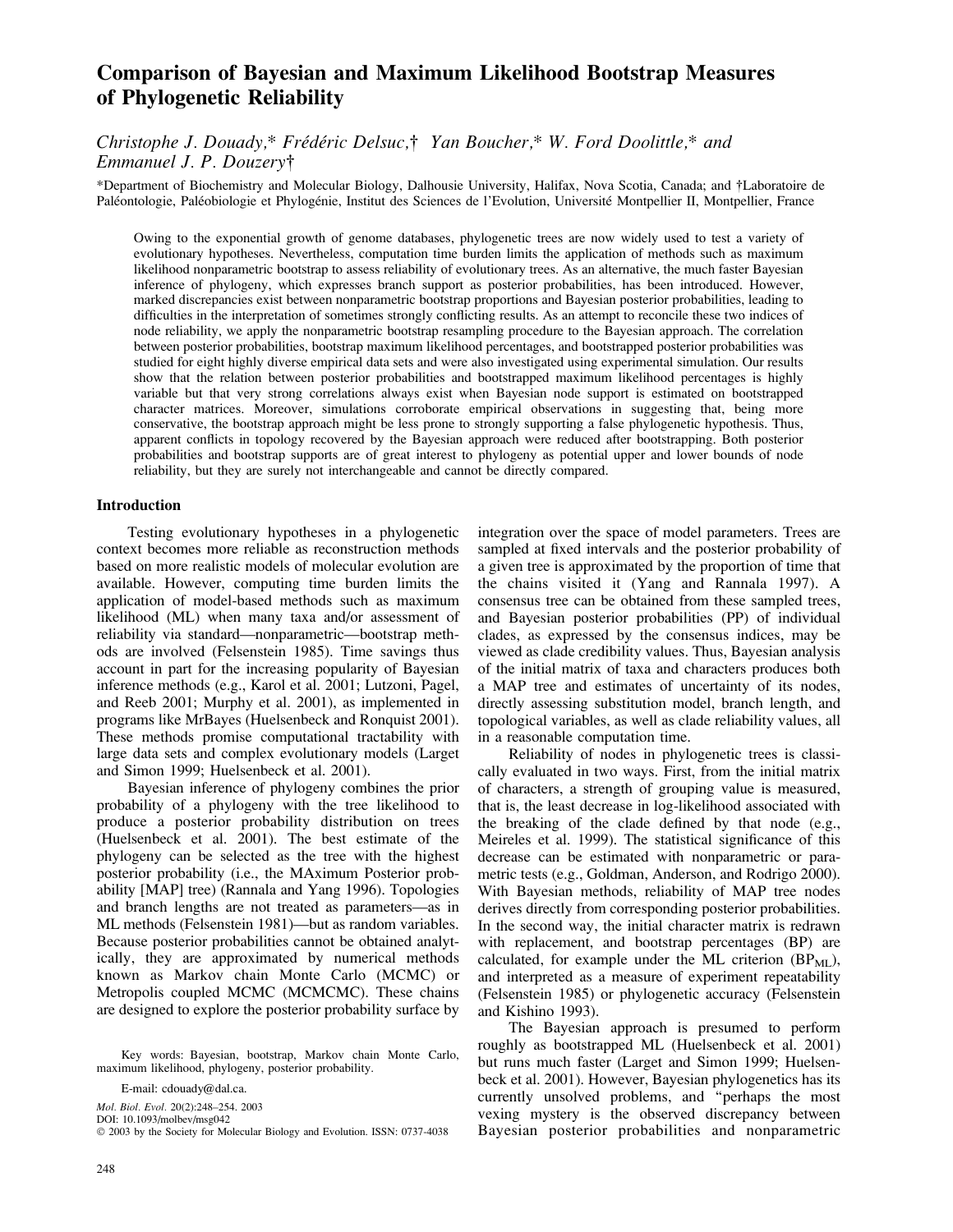bootstrap support values'' (Huelsenbeck et al. 2002). Recent analyses have aimed at comparing Bayesian and ML supports by studying the correlation between PP and  $BP_{MI}$  (Leaché and Reeder 2002; Whittingham et al. 2002). A compilation of literature values (Karol et al. 2001; Murphy et al. 2001; Buckley et al. 2002; Leaché and Reeder 2002; Whittingham et al. 2002; Wilcox et al. 2002) reveals that plotting PP as a function of  $BP_{ML}$  can show significant correlation ( $P < 0.02$ ), but that the strength of this correlation is highly variable and sometime very low (correlation coefficient  $r^2$  between 0.33 and 0.99; median at 0.73). Moreover, the slope (S) of the regression line (S between 0.29 and 1.08; median at 0.79) indicates that  $BP<sub>ML</sub>$  values are generally lower than PP values. This trend has already been noticed by Rannala and Yang (1996) in their pioneering work, where PP values appeared systematically higher than resampling estimated loglikelihood (RELL) bootstrap support values.

As more phylogenetic results relying strictly on Bayesian analyses are published (Arkhipova and Morrison 2001; Henze et al. 2001; Lutzoni, Pagel and Reeb 2001), a better understanding of the relation between PP and  $BP_{ML}$  becomes essential. Wilcox et al. (2002) explored this relation by performing simulations on their original data set. They conclude that, under the condition of their study, PP and BP are both overconservative measures of phylogenetic accuracy but that Bayesian support values provide closer estimates of the true probabilities of recovering clades. Thus they advocate the preferential use of PP rather than BP (Wilcox et al. 2002). However, cases where conflicting hypotheses are supported by high posterior probabilities have been reported (Buckley et al. 2002; Douady et al. in press). This suggests that at least in certain cases, PP put overconfidence on a given phylogenetic hypothesis, and drawing conclusions from this sole measure of support might be misleading.

To better understand the relationship between PP and BP, we applied standard (i.e., nonparametric) bootstrap resampling procedures to the Bayesian approach, studying the correlation between PP,  $BP_{ML}$ , and  $BP_{Bay}$ —that is, posterior probabilities estimated after bootstrapping of the data—for eight empirical data sets spanning different kinds of characters, types of sequences, genomic compartments, and taxonomic groups. Even when the correlation between PP and BP<sub>ML</sub> was weak ( $r^2$  < 0.52), it became very strong  $(r^2 > 0.96)$  when Bayesian posterior probabilities are computed on bootstrapped data matrices. Moreover, albeit less clearly, simulation seems to confirm this trend. These simulations also tend to predict that PP overcome BP support for both true and false nodes. We discuss the effect of the bootstrapped approach in the case of apparent conflicts between data sets and consider its practical implications for measuring phylogenetic reliability.

#### Material and Methods

Maximum Likelihood and Standard Bayesian Analyses

Eight highly diverse empirical data sets were chosen (see details in table 1), including two pairs showing conflict (i.e., PP strongly supporting mutually exclusive nodes): mitochondrial versus nuclear markers for 14 cicadas (Buckley et al. 2002) and mitochondrial rRNA markers for 20 chondrichthyans and either one or three outgroup taxa (Douady et al. in press). The model of sequence evolution that best fits each DNA data set and the corresponding GTR substitution rate parameters, shape of the four-categories gamma distribution  $(\Gamma_4)$  and fraction of invariable sites (INV) were estimated by Modeltest 3.06 (Posada and Crandall 1998), and then used in PAUP\* 4b10 (Swofford 2002) to compute ML bootstrap percentages ( $BP_{ML}$ ) after 100 pseudoreplications with Neighbor-Joining starting trees and Tree Bisection-Reconnection branch swapping. For the amino acid data set,  $BP_{ML}$  were obtained using PROML version 3.6a2.1 of the PHYLIP package (Felsenstein 2001) with a JTT substitution matrix provided by E. Tillier (personal communication) combined to a  $\Gamma_4$  + INV model, and parameters optimized by Puzzle 4.0.2 (Strimmer and von Haeseler 1996).

Bayesian posterior probabilities (PP) were computed under the same ML models with MrBayes 2.01 (Huelsenbeck and Ronquist 2001) by running four chains for 100,000 MCMCMC generations using the program default priors on model parameters. For all analyses, 1,000 trees were sampled from the posterior probability distribution (one every 100 generations) and a conservative 50% of the trees (500) was systematically discarded as ''burn-in'' to ensure that the chains have reached stationarity.

#### Bootstrapped Bayesian Analyses

We generated 100 bootstrap pseudo-replicates for each of the eight data sets using the program SEQBOOT 3.6a2.1 (Felsenstein 2001). For each pseudoreplicate, Bayesian posterior probabilities were estimated as previously described (i.e., the tree sampling and burn-in value were fixed as for the standard Bayesian approach). Bootstrapped Bayesian support was computed for each node into three ways: (1) the bootstrapped posterior probabilities  $(BP_{\text{Bay}})$  obtained from the consensus of the  $500 \times 100 = 50,000$  trees generated from the 100 bootstrapped pseudoreplicates, (2) the Bayesian bootstrap percentages obtained from the consensus of the 100 MAP trees (i.e., a ''consensus of consensus'' procedure), and (3) the average of each nodes PP for the 100 MAP trees. Given the tedious aspect of preparing files for bootstrapped Bayesian analyses, a Perl script was custom made and is available upon request.

## Simulation Studies

We also explored the relation between PP and BP using a simulation design. Monte Carlo simulation of 100 data sets of 1,000 characters for seven taxa each was performed using SEQ-GEN 1.2.5 (Rambaut and Grassly 1997), under a model topology and associated branch lengths taken from the armadillo subset of VWF xenarthran data. The K2P model of nucleotide substitution (Kimura 1980) was chosen with a transition:transversion ratio of 2.00 and a  $\Gamma_8$  distribution with  $\alpha =$ 1.00.  $BP_{ML}$  and PP supports were obtained for these 100 simulated data sets following the same procedure as described above. For computing time reasons (i.e., running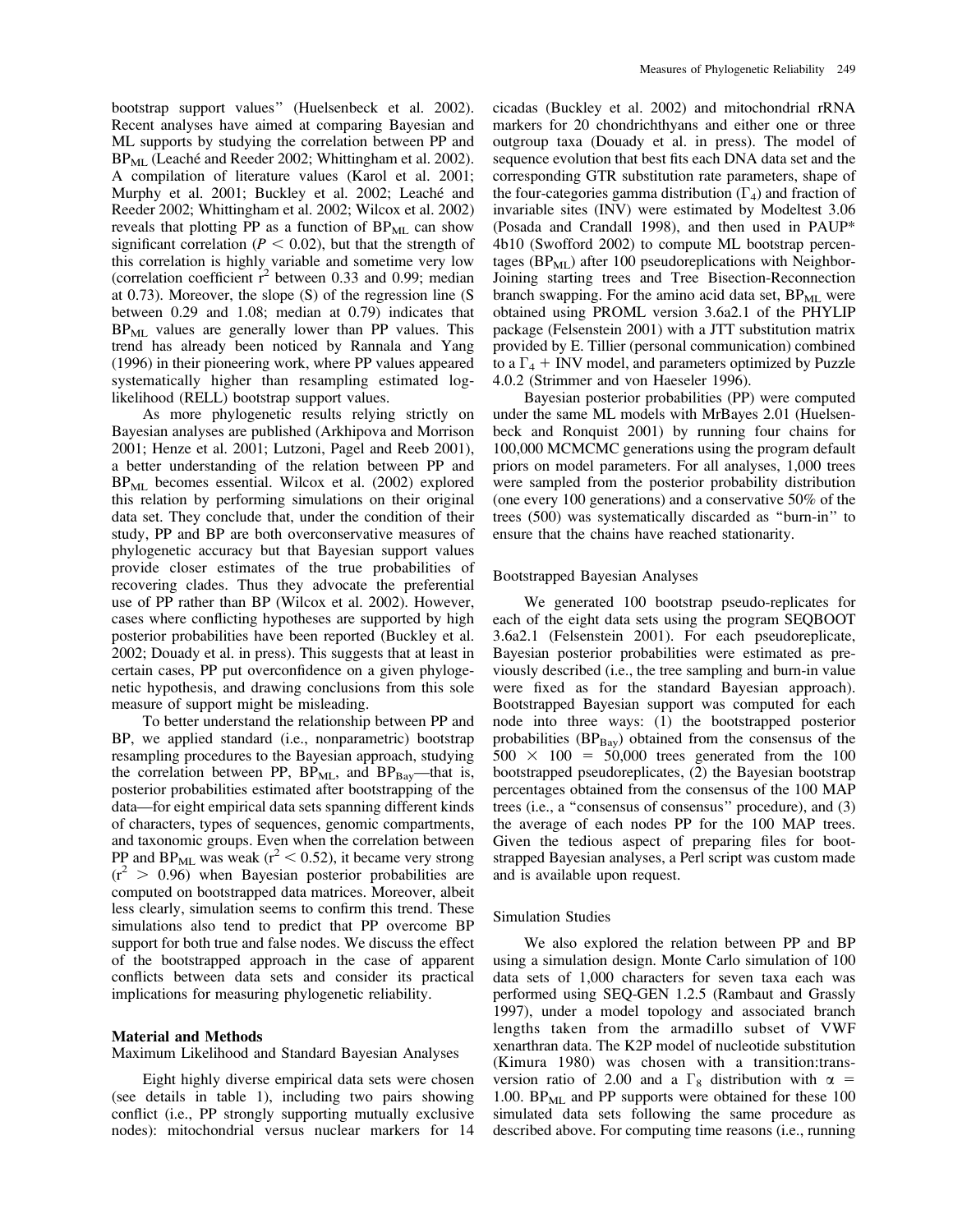Table 1

| таше т                                                                                                                             |  |
|------------------------------------------------------------------------------------------------------------------------------------|--|
| Linear Correlation Between ML Bootstrap Percentages (BP <sub>ML</sub> ) and Bayesian Support <sup>a</sup> for Eight Highly Diverse |  |
| <b>Empirical Data Sets</b>                                                                                                         |  |

| Data                                     | $BP_{ML}$ (X axis) |      |       |                  |      |          |  |
|------------------------------------------|--------------------|------|-------|------------------|------|----------|--|
|                                          | PP (Y axis)        |      |       | $BPBay$ (Y axis) |      |          |  |
|                                          |                    | S    | B     |                  | S    | B        |  |
| Orchids, ITS <sup>b</sup>                | 0.85               | 0.59 | 44.09 | 0.99             | 1.22 | $-21.47$ |  |
| Mammals, VWF <sup>c</sup>                | 0.93               | 0.74 | 27.29 | 0.99             | 1.07 | $-8.13$  |  |
| Insects, $E F1 \alpha^d$                 | 0.75               | 0.36 | 64.33 | 0.99             | 1.07 | $-6.97$  |  |
| Insects, mitochondrial <sup>e</sup>      | 0.75               | 0.93 | 12.05 | 0.99             | 1.10 | $-9.95$  |  |
| 3 Domains, HMGR <sup>I</sup>             | 0.73               | 0.59 | 43.89 | 0.98             | 0.98 | 1.77     |  |
| Sharks, 12S to 16S $(23 \text{ taxa})^g$ | 0.52               | 0.18 | 83.48 | 0.96             | 0.95 | 2.81     |  |
| Sharks, 12S to 16S $(21 \text{ taxa})^h$ | 0.49               | 0.38 | 64.70 | 0.99             | 0.98 | 1.19     |  |
| Snakes, $12S$ to $16S1$                  | 0.27               | 0.25 | 73.37 | 0.95             | 0.93 | 4.85     |  |
| Combination of 6 data sets <sup>1</sup>  | 0.54               | 0.47 | 55.64 | 0.96             | 1.01 | $-1.85$  |  |
| Combination of 8 data sets               | 0.54               | 0.45 | 57.40 | 0.97             | 1.01 | $-1.38$  |  |

NOTE.—S and B are, respectively, the slope and the intercept of the linear correlation  $Y = S \times BP_{ML} + B$ .<br><sup>a</sup> Without (PP) and with bootstrap (BP<sub>Bay</sub>).<br><sup>b</sup> Subset of nuclear ribosomal ITS (682 aligned nucleotides, nt) for 23 et al. 1999); highest likelihood tree: (Brownleea,(((Disa uniflora,(Disa racemosa,Disa pillansii,(Disa cardinalis,Disa tripetaloides))),(Disa glandulosa,Disa longicornis)),((Monadenia,(Disa chrysostachya,Herschelia)),(Disa rosea,Disa sagittalis))),(((Satyrium membranaceum,(Satyrium humile,(Satyrium stenopetalum,(Satyrium acuminatum,(Satyrium carneum,Satyrium ligulatum))))),(Satyrium nepalense,Satyrium odorum)),(Satyrium bicallosum,Satyrium rhynchanthum))).

<sup>c</sup> Nuclear protein coding gene vWF (1,161 nt) for 13 xenarthran mammals (Delsuc et al. 2002); highest likelihood tree: (((Dasypus novemcinctus,Dasypus kappleri),((Euphractus sexcinctus,(Chaetophractus villosus,Zaedyus pichiy)),(Tolypeutes matacus,(Priodontes maximus,Cabassous unicinctus)))),(Cyclopes didactylus,(Tamandua tetradactyla,Myrmecophaga tridactyla)),(Choloepus didactylus,Bradypus tridactylus)). Seven armadillo taxa are in bold and were used to provide the model tree for simulations.

<sup>d</sup> EF1 $\alpha$  protein coding gene (2,033 nt) of Buckley et al. (2002) for 14 cicada insects; highest likelihood tree: (Diemeniana frenchi,Diemeniana tillyardi,(((Amphipsalta cingulata,Notopsalta sericea),(Cicadetta celis,Cicadetta puer)),(Pauropsalta johanae,(Myersalna depicta,((Maoricicada cassiope,Maoricicada hamiltoni),((Kikihia scutellaris,Kikihia cauta),(Rhodopsalta cruentata,Rhodopsalta leptomera))))).

e Mitochondrial (12S-16S ribosomal RNA [rRNA] + COI + COII) markers (2,249 nt) of Buckley et al. (2002) for 14 cicadas; highest likelihood tree: (Diemeniana frenchi,Diemeniana tillyardi,(((Amphipsalta cingulata,Notopsalta sericea),(Cicadetta celis,Cicadetta puer)),(Pauropsalta johanae,(Myersalna depicta,((Kikihia scutellaris,Kikihia cauta),((Maoricicada cassiope,Maoricicada hamiltoni),(Rhodopsalta cruentata,Rhodopsalta leptomera))))).

<sup>f</sup> 3-Hydroxy-3-methylglutaryl coenzyme A reductase (HMGR, 258 amino acids) for 15 taxa representing all three domains of life (Eukarya-Bacteria-Archea; Boucher et al. 2001); highest likelihood tree: (((Archaeoglobus profundus,(Archaeoglobus fulgidus,(Streptococcus pyogenes,Pseudomonas mevalonii))),((Saccharomyces cerevisiae,Homo sapiens),(Arabidopsis thaliana,Zea mays))),((Methanothermobacter thermautotrophicus,(Vibrio cholerae,Haloferax volcanii)), (((Pyrococcus abyssi,Pyrococcus horikoshii), Streptomyces aeriouvifer ), Aeropyrum pernix))).

<sup>g</sup> Shark mitochondrial 12S-16S rRNA for 23 taxa (1,880 nt; Douady et al. in press); highest likelihood tree: (Petromyzon marinus,(Polymixia japonica,((((((Centrophorus granulosus,Squalus acanthias),(Squatina californica,Pristiophorus nudipinnis)),((Heterodontus francisci,Ginglymostoma cirratum),(((((Isurus oxyrinchus,Isurus paucus), Lamna nasus),Carcharodon carcharias),(Carcharias taurus,Alopias vulpinus)),((Carcharhinus porosus,Mustelus manazo),Scyliorhinus canicula)))),(Hexanchus griseus,Heptranchias perlo)),(Raja radiata,Urobatis jamaicensis)),Hydrolagus colliei)),Siren intermedia).

h Shark mitochondrial 12S-16S rRNA for 21 taxa (1,963 nt, Douady et al. in press); highest likelihood tree: (Polymixia japonica, (((((((Centrophorus granulosus,Squalus acanthias),(Squatina californica,Pristiophorus nudipinnis)),(Hexanchus griseus,Heptranchias perlo)),((((((Isurus oxyrinchus,Isurus paucus),Lamna nasus),Carcharodon carcharias),Carcharias taurus),Alopias vulpinus),((Carcharhinus porosus,Mustelus manazo),Scyliorhinus canicula))),Heterodontus francisci),Ginglymostoma cirratum),(Raja radiata,Urobatis jamaicensis)),Hydrolagus barbouri).

<sup>i</sup> Snake mitochondrial 12S–16S rRNA for 23 taxa (1,545 nt; Wilcox et al. 2002); highest likelihood tree: ((Leptotyphlops dulcis,(Typhlops jamaicensis,Typhlops ruber)),(Anilius scytale,((Trachyboa boulengeri,(Tropidophis greenwayi,(Tropidophis pardalis,(Tropidophis feicki,Tropidophis melanurus)))),((Xenopeltis unicolor,(Morelia boeleni,Loxocemus bicolor)),((Cylindrophis ruffus,(Uropeltis melanogaster,Rhinophis philippinus)),(((Ungaliophis continentalis,Exiliboa placata),Eryx conicus),(Boa constrictor,(Acrochordus javanicus,(Pituophis lineaticolis,(Crotalus polysticus,Azemiops feae)))))))))).

<sup>j</sup> Six strictly independent data sets (sharks 12S-16S [21 taxa] and insects EF1 $\alpha$  data sets excluded).

2,500 times MrBayes),  $BP<sub>Bay</sub>$  were only computed for the 25 data sets showing the greatest contrast between  $BP_{ML}$ and PP.

#### Results and Discussion

Standard and Bootstrapped Bayesian Posterior Probabilities Versus Maximum Likelihood Bootstrap

For all eight data sets, the scatter plots of PP and  $BP<sub>Bay</sub>$  versus  $BP<sub>ML</sub>$  were very similar. In all cases, PP versus  $BP_{ML}$  are characterized by a moderate dispersion but a flattened slope (S column in table 1: 0.18–0.93), while  $BP_{Bay}$  versus  $BP_{ML}$  have very little unexplained variation, slopes of correlation lines appearing much steeper and being always very close to 1 (0.93–1.22). Figure 1 illustrates this trend for three individual data sets,

showing that the results are independent of the nature of the data analyzed: nucleotide versus amino acid characters, nuclear versus mitochondrial compartments, protein coding versus noncoding markers and different taxonomic groups and levels (fig. 1A–C). Because empirical observations suffer from the difficulty of drawing general conclusions from a limited number of observations, we combined the six strictly independent data sets and confirmed our observations (fig. 1D and table 1). Therefore, we are confident that, in empirical data sets, PP and BP<sub>ML</sub> will prove only moderately correlated ( $r^2$  = 0.27–0.93; S = 0.18–0.93;  $P < 0.02$ ), whereas the BP<sub>Bay</sub> and BP<sub>ML</sub> are strongly correlated ( $r^2 = 0.95{\text -}0.99$ ; S = 0.93–1.22;  $P < 10^{-6}$ ).

We tested several of the assumptions leading to the strong correlation between  $BP_{Bay}$  and  $BP_{ML}$ . First, the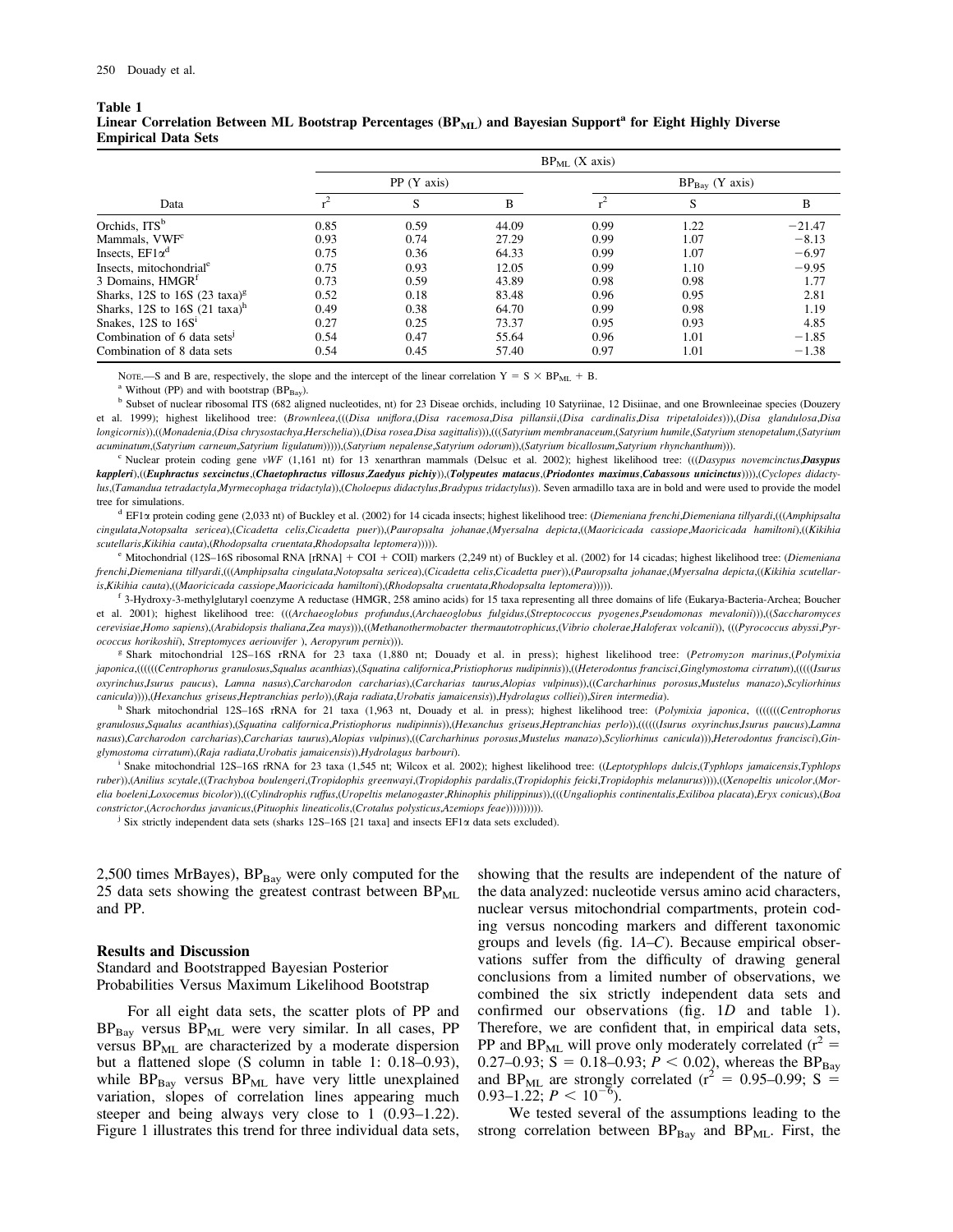

FIG. 1.—Linear correlation between maximum likelihood bootstrap percentages (BP<sub>ML</sub>) and Bayesian posterior probabilities (PP; circles) or bootstrapped Bayesian posterior probabilities (BPBay; triangles) for empirical data sets. The dotted line represents a slope of 1—with equality of BP<sub>ML</sub> and PP or  $BP_{Bay}$ —while dashed and plain lines represent  $PP = f(BP_{ML})$  and  $BP_{Bay} = f(BP_{ML})$  regression lines, respectively. All axes represent node support as percentages. See table 1 for further information regarding data sets.

possibility that the quality of the correlations observed could depend upon random error occurring between independent runs seems to be discarded by the minimal PP variance observed on MCMCMC repeatability plots (Huelsenbeck et al. 2001). It is thus unlikely that the low correlation between PP and  $BP_{ML}$  reflects a problem of repeatability between independent runs. Second, we a priori removed 50% of the sampled trees as MCMCMC ''burn-in.'' This was done to ensure that all trees sampled before stationarity were discarded, without actually checking Bayesian results of each individual bootstrap pseudoreplicate. To check for potential biases at this stage, we recomputed  $BP_{Bay}$ , keeping 90% of all sampled trees (i.e., removing 100 instead of 500 trees for each pseudoreplicate). Results indicate that bias is quite unlikely, as the level of  $BP_{Bay}$  variation is very low (e.g., 1% for the ITS data set). Therefore, ''burn-in'' threshold seems to be of modest importance as long as it is kept realistic, probably because of the rapid convergence towards stationarity of our data. Third, we looked at the effect of making an overall consensus (i.e., consensus of all 50,000 trees sampled over all 100 pseudoreplicates and after a 50% burn-in) versus making the consensus of the 100 MAP trees or the average of the PP. Compilation of node supports—for example, for both ITS and Buckley et al. (2002) nuclear data sets—yields high correlations ( $r^2$  > 0.95) between  $BP_{ML}$  and  $BP_{Bay}$ , "MAP trees consensus," or "PP average." However, it seems that  $BP<sub>Bay</sub>$  and "PP average'' node supports are closer to Bayesian philosophy, whereas "MAP tree consensus" values are closer to the ML bootstrap approach. Indeed, in the two first cases, the complete collection of trees is considered, while in the last case, a single optimal tree is kept to represent each pseudoreplicate. Given the likely loss of information during the consensus iteration, it seems that using an overall consensus was a better option to calculate bootstrapped Bayesian node support.

Such a correlation between  $BP_{ML}$  and  $BP_{Bav}$  seems expectable since the use of uniform priors in the Bayesian analyses involves that the posterior probability density is strongly dependent upon the likelihood function. However, this correlation is not trivial either, because the ML and the MAP trees obtained from each bootstrap pseudoreplicate are not always identical. For example, in the case of the 21 shark and xenarthran data sets, ML and MAP trees are different in 38% and 27% of the replicates, respectively. Therefore, the very high quality correlation between  $BP_{Bay}$ and BP<sub>ML</sub> ( $r^2 > 0.95$ ) cannot be expected *a priori*.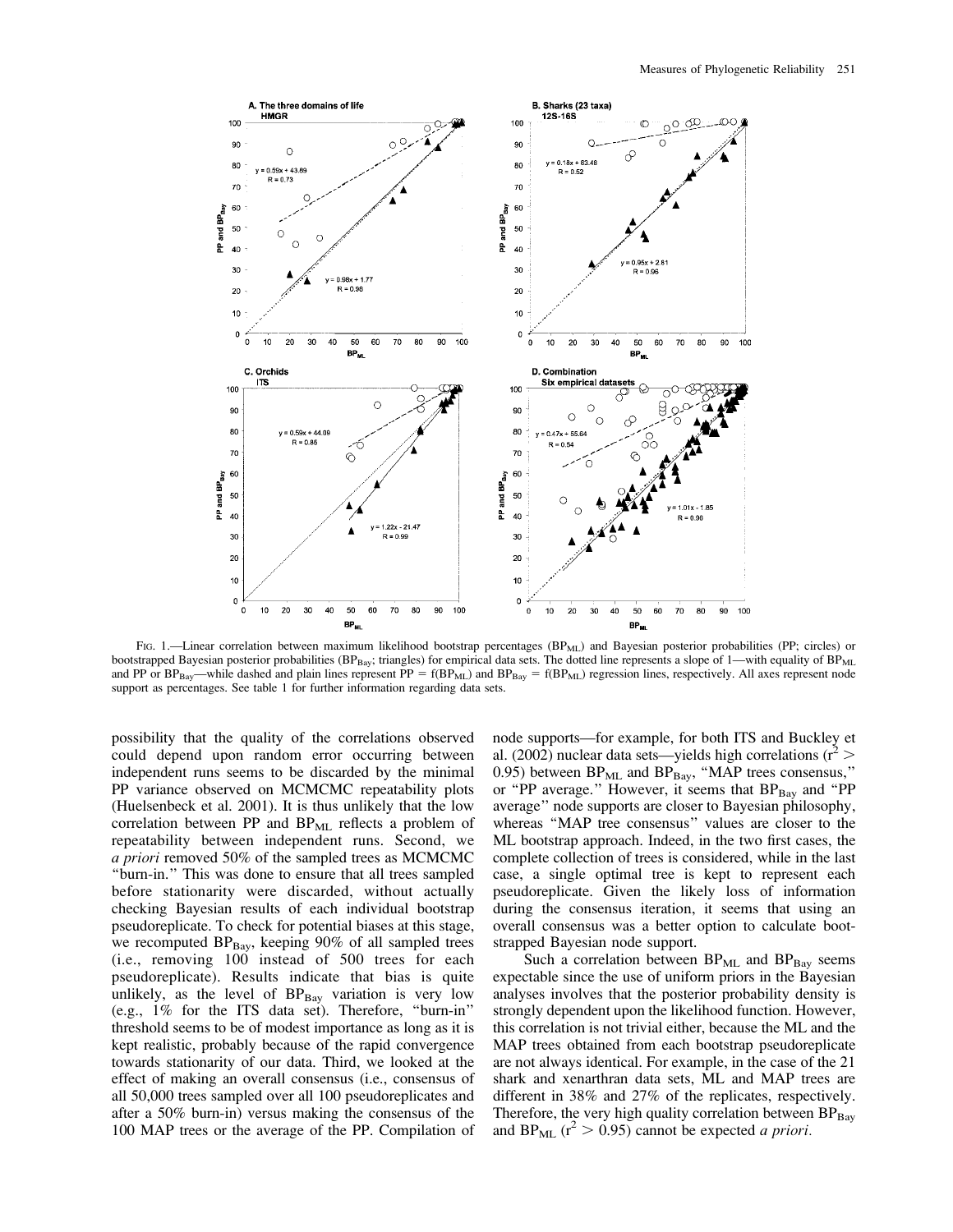

FIG. 2.—Linear correlation between maximum likelihood bootstrap percentages (BP<sub>ML</sub>) and Bayesian posterior probabilities (PP; circles) or bootstrapped Bayesian posterior probabilities (BP<sub>Bay</sub>; triangles) in 25 simulated data sets. "True nodes" are nodes that were present in the model topology used to simulate the data sets and "false nodes" are nodes that were not in the model topology. The dotted line represents a slope of 1—with equality of  $BP_{ML}$  and PP or  $BP_{Bay}$ —while dashed and plain lines represent  $PP = f(BP_{ML})$  and  $BP_{Bay} = f(BP_{ML})$  regression lines, respectively. All axes represent node support as percentages. The phylogram used for the simulation was (A:0.043143,((B:0.027559,(C:0.018247,D:0.024211):0.003601): 0.011055,(E:0.005704,(F:0.010024,G:0.006528):0.000708):0.021913):0.003809) with branch lengths issued from the xenarthran data set, and taxa A– G corresponding to Dasypus kappleri, Tolypeutes matacus, Cabassous unicinctus, Priodontes maximus, Euphractus sexcinctus, Chaetophractus villosus, and Zaedyus pichiy, respectively.

A Simulation Study to Compare Maximum Likelihood and Bayesian Node Reliability

Nonparametric bootstrapping may be an overconservative estimator of node reliability (Hillis and Bull 1993; Wilcox et al. 2002; but see Felsenstein and Kishino 1993; Efron, Halloran, and Holmes 1996), but it remains the most commonly used way to characterize it. From the statistical point of view, posterior probabilities have the advantage to be of straightforward interpretation as they represent the probability that the corresponding clade is true, given the model, the priors, and the data (Huelsenbeck et al. 2002). However, as we showed, they are not tightly correlated with ML bootstrap percentages. Thus, these estimators seem rather different, as PP needs to be calculated on bootstrapped data to behave like  $BP_{ML}$ supports. Recently, Wilcox et al. (2002), based on a simulation study, concluded that PP and BP are both overconservative measures of node support but that PP provided closer estimates of the true probabilities of recovering clades.

Results from our simulations seem to confirm the fact that PP is less conservative than BP. Indeed, when considering true nodes—those that were present in the model topology—PP are generally higher than  $BP_{ML}$  and  $BP<sub>Bay</sub>$  (fig. 2A, upper right quarter). However, PP is also higher when looking at strong support for false nodes those that were absent of the model tree (fig. 2B, upper right quarter). Below 50% of PP and BP (fig. 2B, lower left quarter), that is, for values that are usually not interpreted for phylogenetic inference, there is a large dispersion of points with a trend of low BP to overestimate accuracy, as noted by Hillis and Bull (1993). As a whole these simulation results imply that, at least in certain cases, high PP falsely interpret signal and may end up strongly supporting incorrect phylogenetic relationships. Thus, the more conservative  $BP_{ML}$  and  $BP_{Bay}$  seem less subject to

the behavior of strongly supporting a node when it is actually false.

Bootstrap Effect on Apparent Topological Conflicts

Bayesian analyses on bootstrapped data were able to eliminate apparent topological conflicts (fig. 3). Two nodes opposed by  $PP = 0.93/0.94$  (*Rhodopsalta*, sister to either Maoricicada or Kikihia, depending on the choice of mitochondrial or nuclear markers [Buckley et al. 2002]) and 0.99/0.98 (relative position of Hexanchiformes in sharks' interordinal tree, depending on the choice of the outgroup [Douady et al. in press]), then, respectively, received  $BP_{\text{Bay}} = 59/65$  and 47/57 after bootstrap resampling. Evidently, some conflicts diagnosed by PP could be biologically explained by differences between gene trees and species trees introduced by horizontal transfer, lineage sorting, and gene duplication and extinction (review in Maddison 1997). In particular, hybridization between taxa might alternatively account for the conflict observed between mitochondrial and nuclear genes in cicadas. However, in the case of sharks, the conflict arose when taxa are added to the outgroup (for the same gene). It appears more than likely that this spurious conflict was the result of the overestimation of node support based on PP and that conclusions based solely on this estimator would have been positively misleading.

The existence of strong conflicts in empirical data using standard Bayesian inference seems to argue that this approach may be sensitive to small model misspecifications as theoretically anticipated by Waddell, Kishino, and Ota (2001), subsequently shown by Buckley et al. (2002) and Buckley (2002), and acknowledged by Huelsenbeck et al. (2002). The question of the potential impact of model adequacy on the Bayesian approach may actually be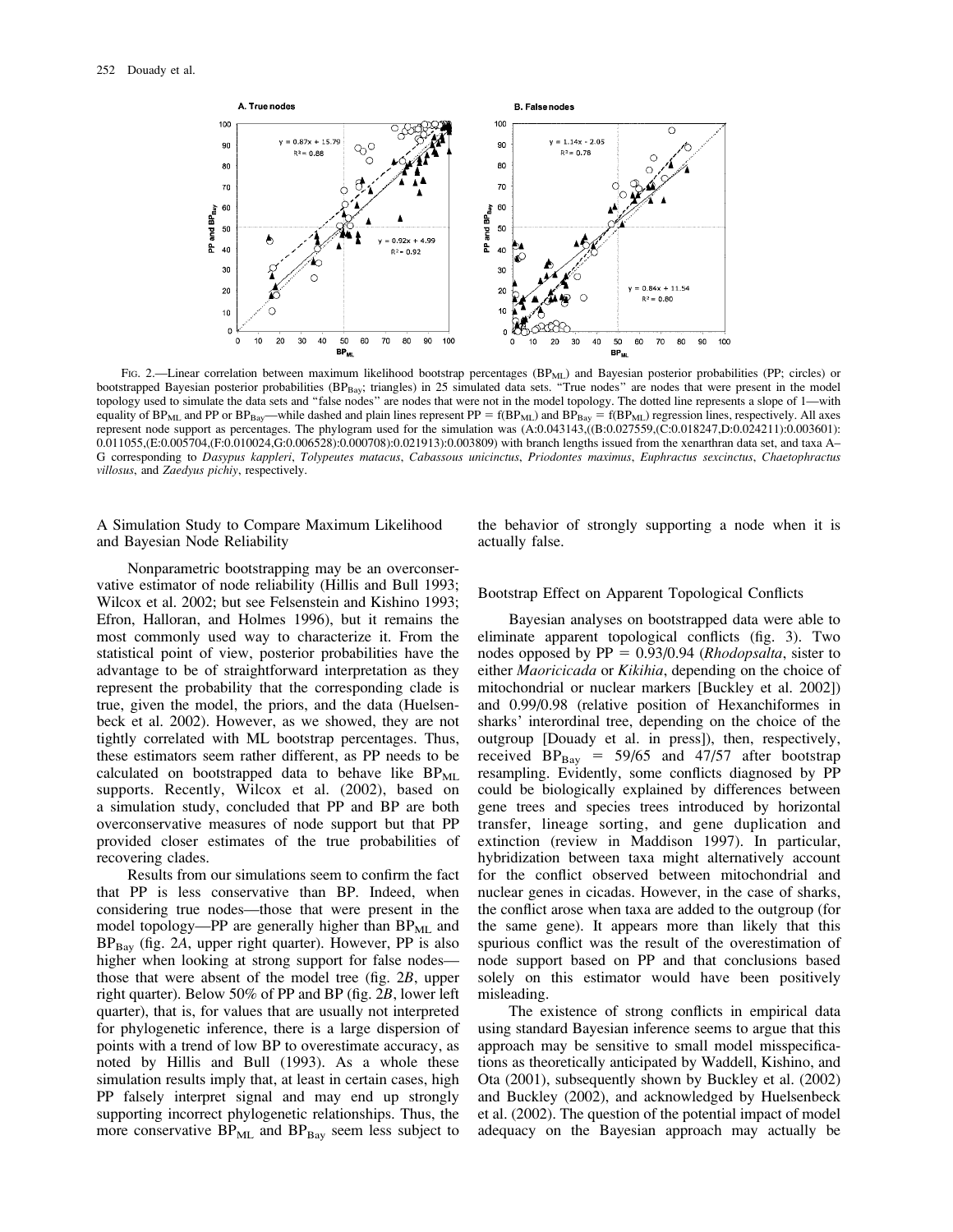

FIG. 3.-Illustration of the effect of the bootstrapped Bayesian approach in two cases of apparently conflicting nodes based on Bayesian posterior probabilities. (A) Conflict between maximum likelihood phylograms for mitochondrial (mtDNA) and nuclear (nucDNA) genes of Pacific Cicada genera (original data from Buckley et al. 2002). (B) Conflict about the position of Hexanchiformes within Elasmobranches between maximum likelihood phylograms of the chondrichthyan 12S and 16S rRNA data sets differing only by the number of outgroup taxa (i.e., rooting with and without Petromyzon and Siren [original data from Douady et al. in press]). PP: Bayesian posterior probability; BP<sub>ML</sub>: maximum likelihood bootstrap percentage; BPBay: Bayesian bootstrapped posterior probability. The arrows indicate apparently conflicting nodes for which PP,  $BP_{ML}$ , and  $BP_{Bav}$  are given. Thick branches connect taxa (bold names) involved in the apparent topological conflicts.

viewed as a stimulating purpose to encourage the future development of more realistic models of sequence evolution (Huelsenbeck et al. 2002). Obviously, additional studies on these issues would provide better understandings of the origin and nature of the observed differences between maximum likelihood and Bayesian node supports.

# **Conclusions**

Drawing general conclusions from empirical studies could be problematic because we do not know how representative our example data sets are of phylogenetic problems. However, using "real" data sets does have the advantage of avoiding the simplifying assumptions inherent in simulating DNA data under an idealized model (Buckley 2002; Buckley and Cunningham 2002). Furthermore, in our case, analyses based on both empirical and simulated data seem to corroborate each other in suggesting that, being more conservative,  $BP_{ML}$  and  $BP_{Bay}$  might be less prone to strongly supporting a false phylogenetic hypothesis. These observations reinforce concerns regarding PP sensitivity to model misspecifications.

Nevertheless, Bayesian inference—with and without bootstrap—remains a very efficient way to simultaneously estimate substitution model parameters, branch lengths, and topology under complex models of evolutionary change (Huelsenbeck 2002). If we take the chondrichthyan 12S–16S data sets with 23 taxa as an example (fig. 3B), a standard Bayesian search—or one Bayesian bootstrap replicate—runs roughly 80 times faster on a 1.80 GHz Pentium 4 than a single PAUP\* replicate of  $BP_{ML}$  with simultaneous estimation of all parameters. Bayesian search on bootstrap data is much faster than ML if the user wants parameters to be estimated as the search goes, and it gives very similar results (fig. 1). However, in the wide majority of cases, an ML (or  $BP_{ML}$ ) search with simultaneous estimation of the parameters is not necessary, and a priori approximations allow the identification of the optimal trees and bootstrap supports. The Bayesian approach also provides a unique way to analyze amino acid data with simultaneous parameters estimation, whereas this option is only available for DNA in popular phylogenetic packages such as PAUP or PHYLIP.

Both PP and bootstrap supports are of great interest to phylogeny as potential upper and lower bound of node support, but they are surely not interchangeable and cannot be directly compared. In that context, users may prefer computing PP and  $BP_{Bay}$  or  $BP_{ML}$  to better explore the range of node support estimates, especially when potential conflicts between data sets are explored.

# Acknowledgments

As Molecular Biology and Evolution is no longer publishing Letters to the Editor, this paper has been reformatted into an Original Article. Chris Simon and Thomas R. Buckley kindly made their cicada data sets available. David M. Hillis and Thomas P. Wilcox provided precious enlightenment about their simulations on the snake data set. We are grateful to Alastair G. B. Simpson, the associate editor Mark A. Ragan, and two anonymous reviewers for insightful comments. This work was supported by a grant from the Canadian Institute for Health Research (MOP-42470), a Killam Postdoctoral Fellowship to C.J.D., a doctoral MENRT grant (contract 99075) to F.D., a doctoral research award from the Canadian Institutes of Health Research to Y.B., and by the TMR Network ''Mammalian phylogeny'' (contract FMRX-CT98-022) of the European Community, the "Génopole Montpellier Languedoc-Roussillon," and the ''Action Bioinformatique inter-EPST'' of the CNRS to E.J.P.D. This is the contribution ISEM 2002-048 of the Institut des Sciences de l'Evolution de Montpellier (UMR 5554-CNRS).

Note Added in Proof: Suzuki, Glazko, and Nei recently showed by simulation that posterior probabilities in Bayesian analysis can be excessively liberal, whereas bootstrap probabilities in Neighbor-Joining and maximum likelihood analyses are generally slightly conservative (2000, Proc. Natl. Acad. Sci. USA 99:16138–16143).